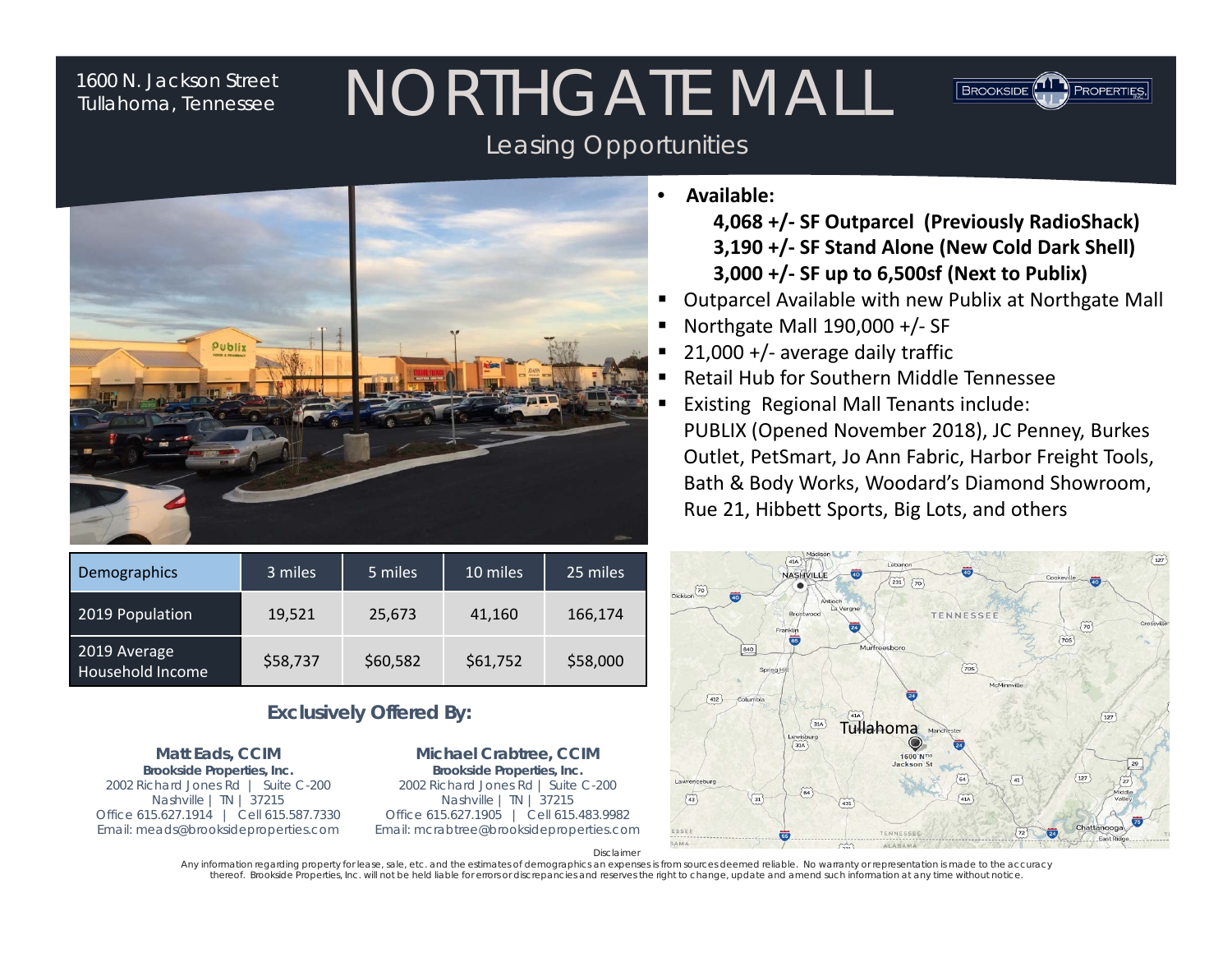# Northgate Mall *1600 N. Jackson Street Tullahoma, Tennessee*





Matt Eads, CCIM | Brookside Properties, Inc. | 2002 Richard Jones Rd | Ste C-200 | Nashville, TN 37215 Office 615.627.1914 | Cell 615.587.7330 | Email: MEADS@BROOKSIDEPROPERTIES.COM

*Disclaimer*

 *Any information regarding property for lease, sale, etc. and the estimates of demographics an expenses is from sources deemed reliable. No warranty or representation is made to the accuracy thereof. Brookside Properties, Inc. will not be held liable for errors or discrepancies and reserves the right to change, update and amend such information at any time without notice.*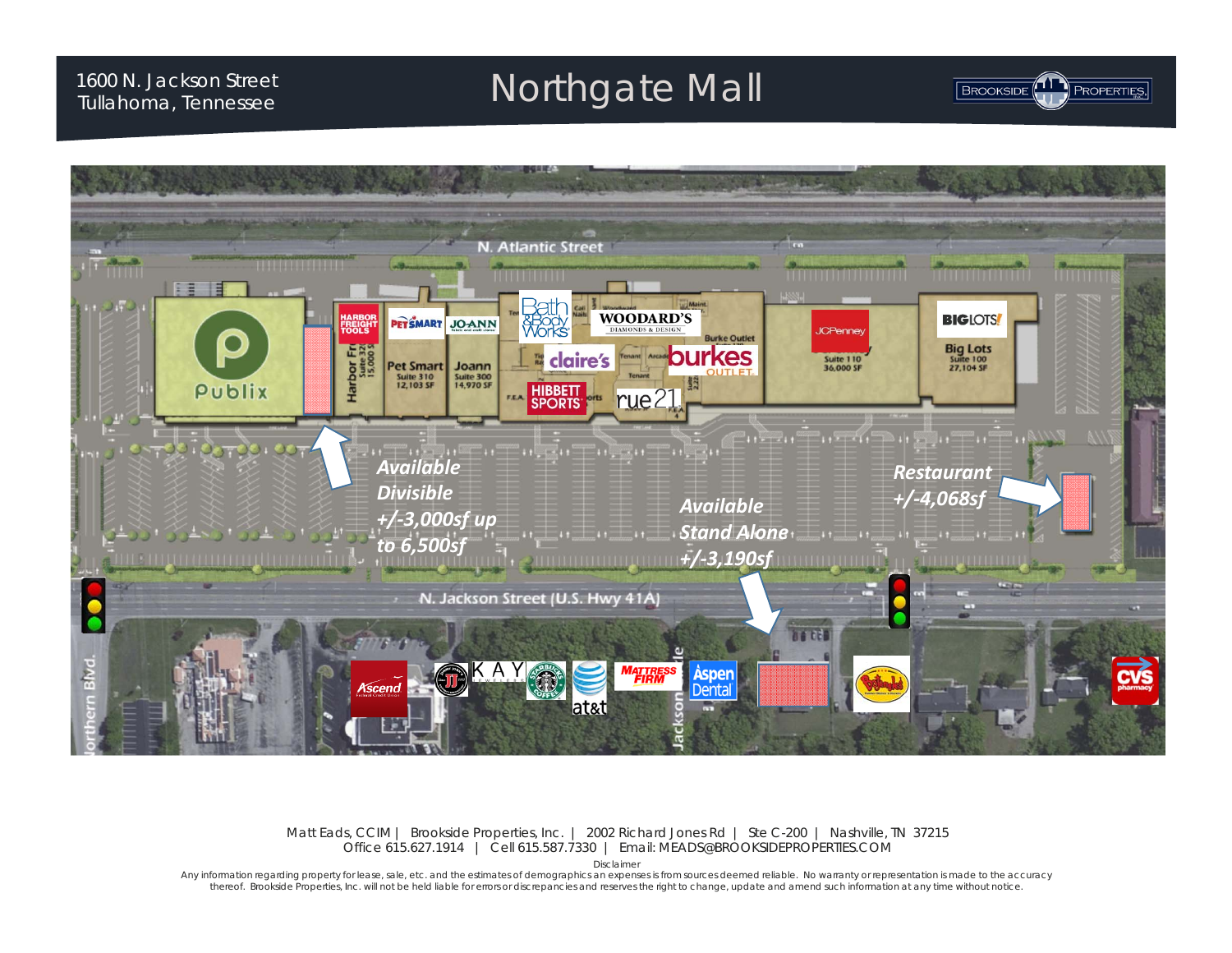# NORTHGATE MALL *1600 N. Jackson Street Tullahoma, Tennessee*



**BROOKSIDE** 

 $\sqcap$  )

PROPERTIES,



### Matt Eads, CCIM | Brookside Properties, Inc. | 2002 Richard Jones Rd | Ste C-200 | Nashville, TN 37215 Office 615.627.1914 | Cell 615.587.7330 | Email: MEADS@BROOKSIDEPROPERTIES.COM

*Disclaimer*

Any information regarding property for lease, sale, etc. and the estimates of demographics an expenses is from sources deemed reliable. No warranty or representation is made to the accuracy *thereof. Brookside Properties, Inc. will not be held liable for errors or discrepancies and reserves the right to change, update and amend such information at any time without notice.*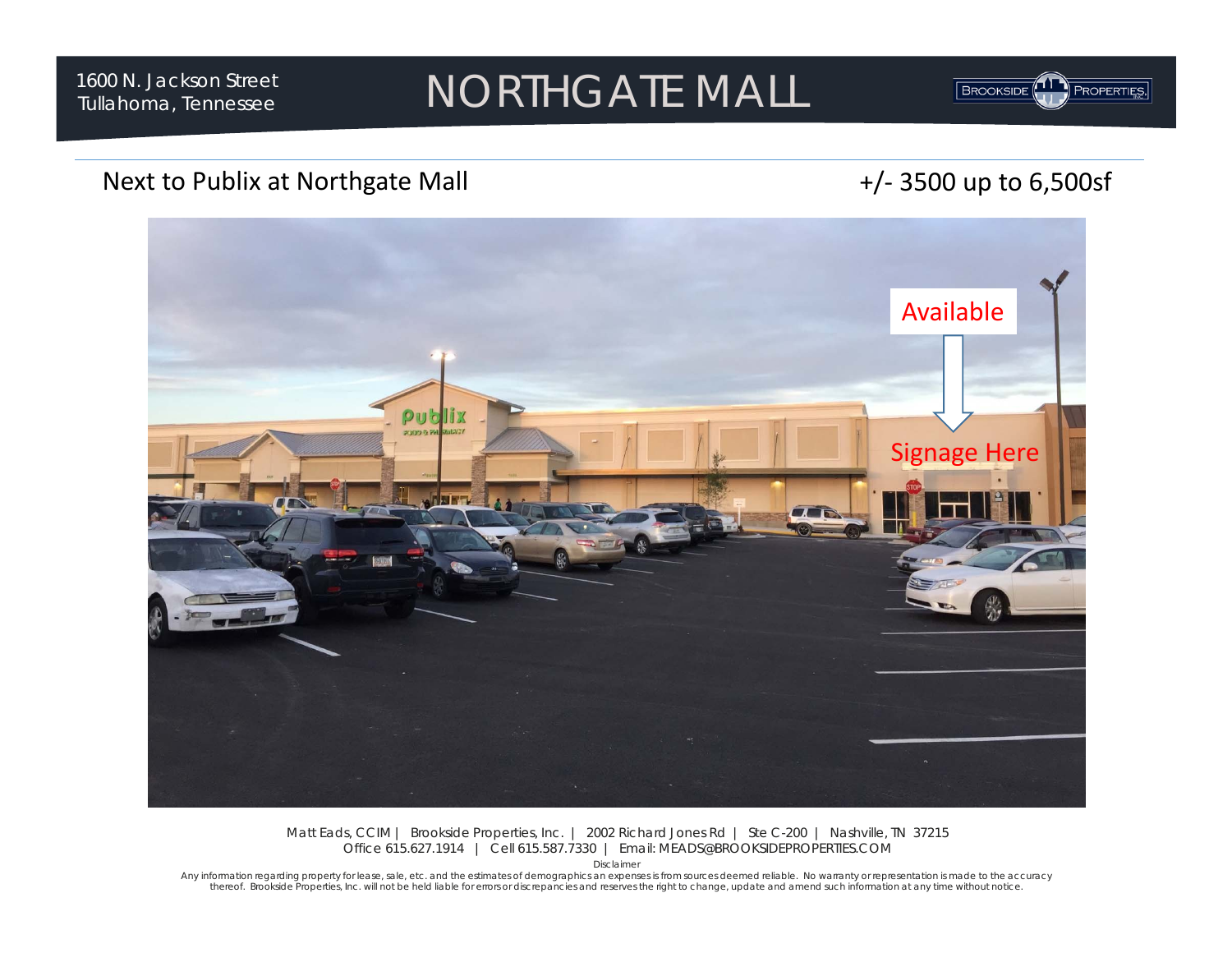# NORTHGATE MALL *1600 N. Jackson Street Tullahoma, Tennessee*

7 T **BROOKSIDE** PROPERTIES,

### Former RadioShack - Outparcel to Northgate Mall  $+/- 4,068$ sf



Matt Eads, CCIM | Brookside Properties, Inc. | 2002 Richard Jones Rd | Ste C-200 | Nashville, TN 37215 Office 615.627.1914 | Cell 615.587.7330 | Email: MEADS@BROOKSIDEPROPERTIES.COM

*Disclaimer*

Any information regarding property for lease, sale, etc. and the estimates of demographics an expenses is from sources deemed reliable. No warranty or representation is made to the accuracy<br>thereof. Brookside Properties, I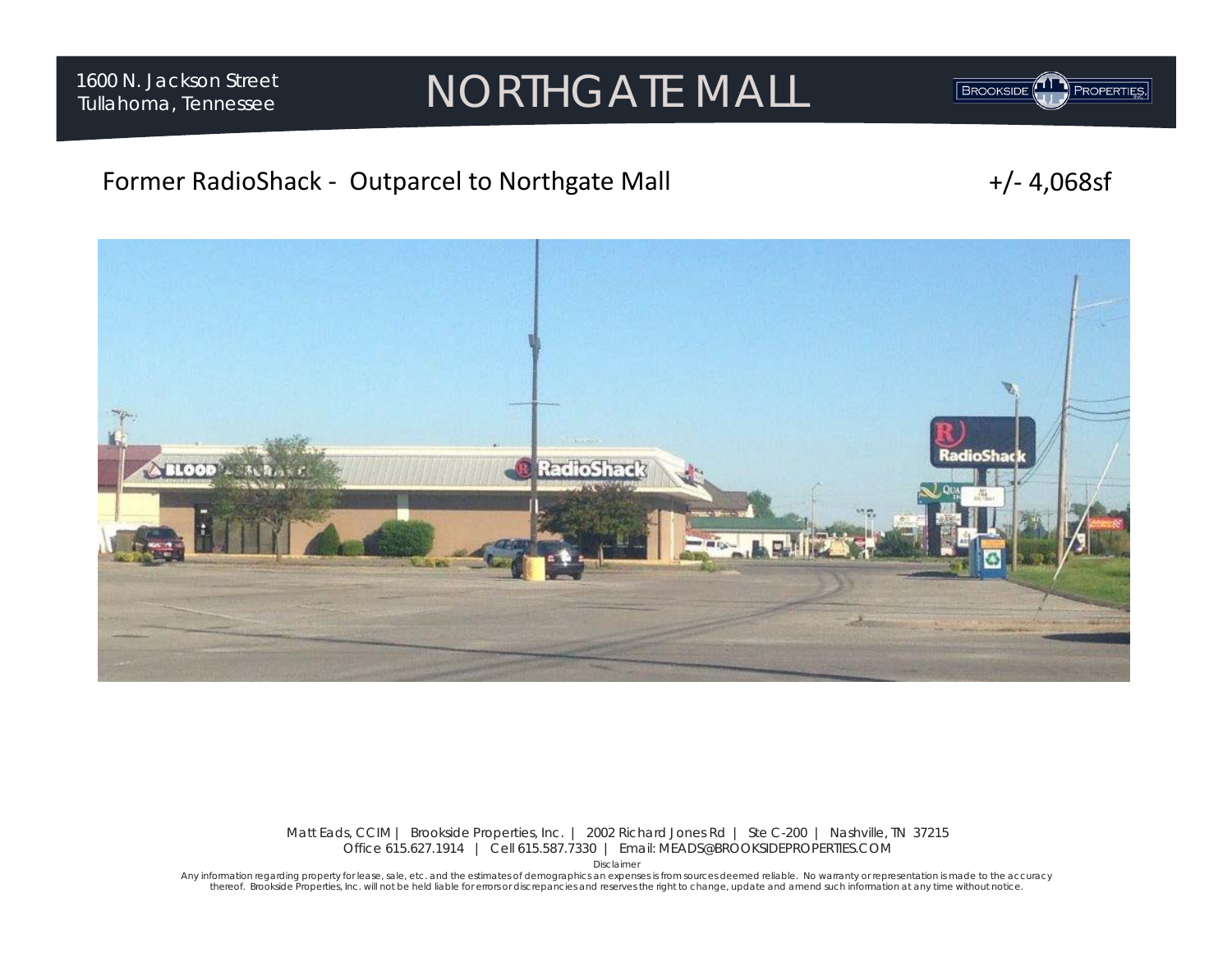# NORTHGATE MALL *1600 N. Jackson Street Tullahoma, Tennessee*

### 1511 N. Jackson

### +/-1,067sf up to +/- 3,091sf

**BROOKSIDE** 

PROPERTIES,



### Matt Eads, CCIM | Brookside Properties, Inc. | 2002 Richard Jones Rd | Ste C-200 | Nashville, TN 37215 Office 615.627.1914 | Cell 615.587.7330 | Email: MEADS@BROOKSIDEPROPERTIES.COM

*Disclaimer*

Any information regarding property for lease, sale, etc. and the estimates of demographics an expenses is from sources deemed reliable. No warranty or representation is made to the accuracy<br>thereof. Brookside Properties, I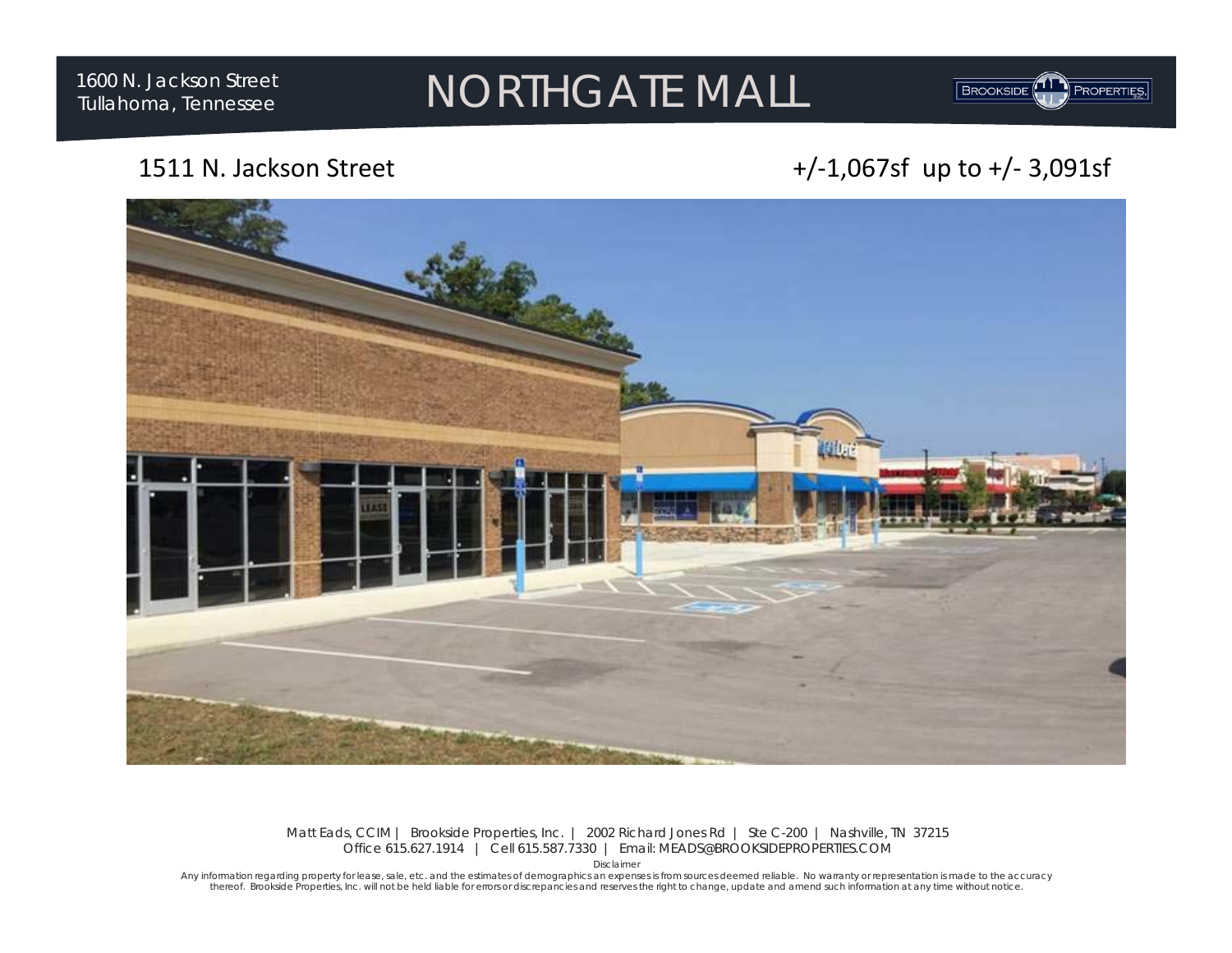PROPERTIES,

ו ד

**BROOKSIDE** 

Tullahoma, Tennessee

|                  | <b>Market Overview</b>                                | 18,686           |              |                                                                       |       |                |
|------------------|-------------------------------------------------------|------------------|--------------|-----------------------------------------------------------------------|-------|----------------|
|                  | (Major Employees Only)                                | <b>Employees</b> |              |                                                                       |       |                |
| Major            | Arnold Engineering Development Complex                |                  |              | <b>ATA Government contracts</b>                                       |       | 1,800 Franklin |
| <b>Employers</b> | Engineering development & testing                     |                  | 2,500 Coffee | Nissan North America, Plant 1 Engines & trans axles                   |       | 1,370 Franklin |
|                  | Kasai N.A. Interior Auto Trim                         |                  |              | Yates Services Automotive                                             |       | 1,022 Franklin |
|                  |                                                       |                  | 1,115 Coffee | Tepro, Inc. Automotive weather-strips                                 |       | 540 Franklin   |
|                  | Batesville Caskets Co., Inc. Steel Caskets            |                  | 452 Coffee   | Nissan North America, Plant 2 Infiniti & Mercedes power<br>trains     |       | 274 Franklin   |
|                  | Great Lake Cheese Pkg. of cheese                      |                  | 364 Coffee   | Baxter Enterprises LLC Plastic injection molded products              |       | 216 Franklin   |
|                  |                                                       |                  |              | CST Storage Welded storage tanks                                      |       | 145 Franklin   |
|                  | Viam (TN) LP Auto Floor Mats                          |                  | 354 Coffee   | <b>Subtotal</b>                                                       | 5,367 |                |
|                  | <b>Cubic Transportation Systems Auto. Revenue</b>     |                  |              |                                                                       |       |                |
|                  | <b>Collection Devices</b>                             |                  | 341 Coffee   | Goodman Company, LP Air Conditioners & Furnaces                       |       | 1,800 Lincoln  |
|                  | Wisco Envelopes Co., Inc. Envelopes and Letterhead    |                  | 265 Coffee   | Frito Lay, Inc. Snack Foods                                           |       | 725 Lincoln    |
|                  |                                                       |                  |              | TMD (Toledo Molding & Die) Automotive plastics                        |       | 248 Lincoln    |
|                  | Kirchhoff Van-Rob Manchester Metal Stampings          |                  | 250 Coffee   | Franke Foodservice Systems, Inc. Stainless Steel Kitchen<br>Equipment |       | 200 Lincoln    |
|                  | TE Connectivity Electrical Connectors for Aircraft    |                  | 248 Coffee   | <b>Subtotal</b>                                                       | 2,973 |                |
|                  | fischer, USA Stainless steel tubing                   |                  | 170 Coffee   | Jack Daniel's Distillery Whiskey                                      |       | 450 Moore      |
|                  | JSP International Engineered Plastic Foam             |                  | 170 Coffee   | <b>Subtotal</b>                                                       | 450   |                |
|                  | Sonoco Corporation Custom Moulded Packaging           |                  | 150 Coffee   | *Yorozu Metal Stamping                                                |       | 1,600 Warren   |
|                  |                                                       |                  |              | Bridgestone Radial truck & bus tires                                  |       | 1,125 Warren   |
|                  | <b>Schmiede Corporation Precision Machinery</b>       |                  | 140 Coffee   | Jarden Con. Pet & human hair clippers                                 |       | 296 Warren     |
|                  | Coco-Cola Bottling Works Soft Drink Bottling Services |                  |              | Morrison Industries Welding & Fabrication                             |       | 136 Warren     |
|                  |                                                       | 115 Coffee       |              | Cumberland Lumber Hardwood strip flooring                             |       | 105 Warren     |
|                  | <b>Subtotal</b>                                       | 6,634            |              | <b>Subtotal</b>                                                       | 3,262 |                |
|                  |                                                       |                  |              |                                                                       |       | 6              |

1,800 Franklin

216 Franklin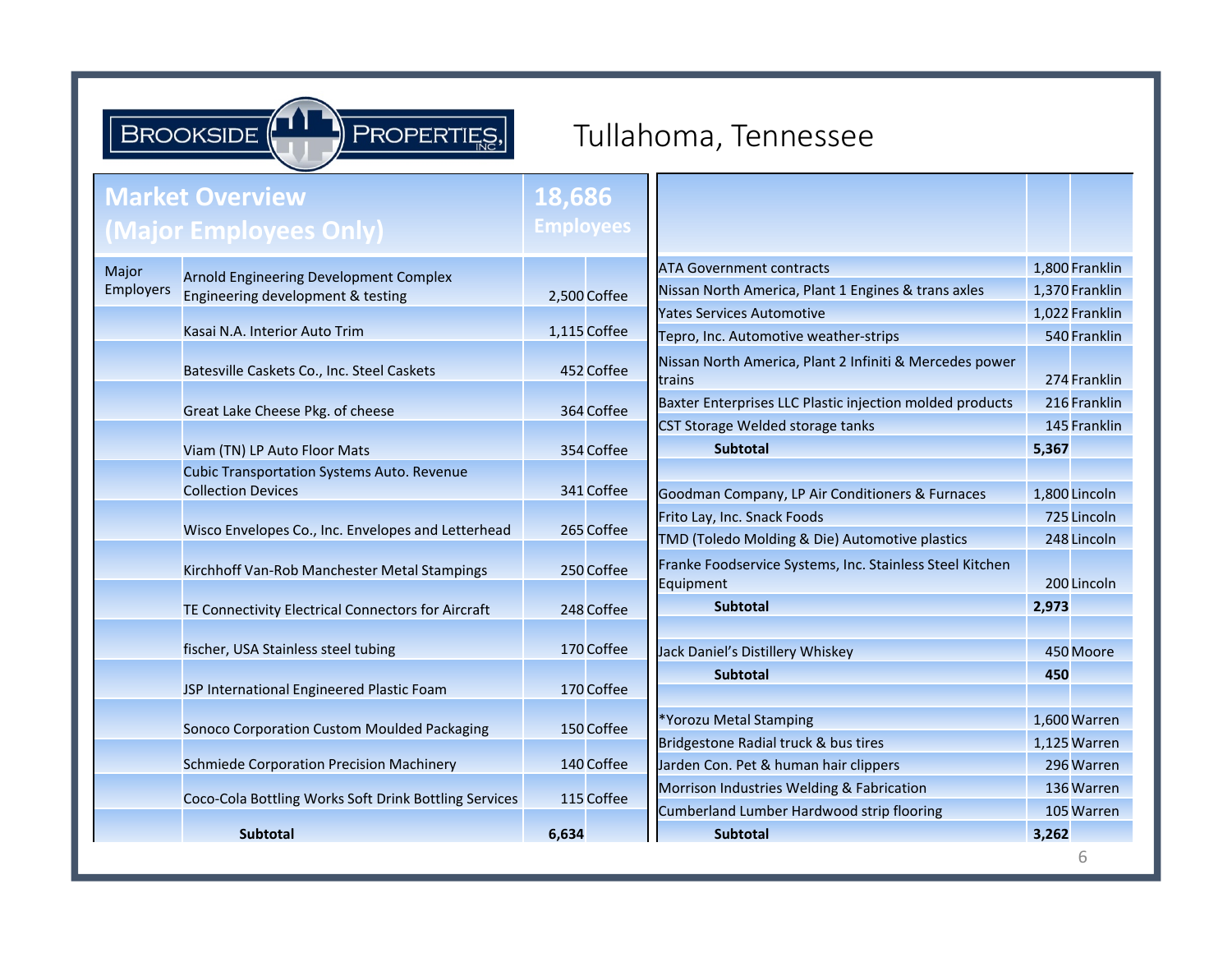### **BROOKSIDE** PROPERTIES,

# Tullahoma, Tennessee

| <b>Market Overview</b>                                     |                                                                                                                                                                                                                                                          |                                                                                                                                                                                                                                                                                                                                                                            |  |  |  |  |
|------------------------------------------------------------|----------------------------------------------------------------------------------------------------------------------------------------------------------------------------------------------------------------------------------------------------------|----------------------------------------------------------------------------------------------------------------------------------------------------------------------------------------------------------------------------------------------------------------------------------------------------------------------------------------------------------------------------|--|--|--|--|
| Major Body of Water/Geographic<br>Feature or Attraction(s) | Tims Ford State Park (1 Million visitors/yr)<br><b>Tims Ford Lake</b><br>Normandy Lake<br>Lake Tullahoma<br>Shore Springs Natural Water Fall Area<br>$(605 \text{ acres})$<br>Beechcraft Heritage Museum - Tullahoma<br>Skydiving<br>The Mitchell Museum | Jack Daniels Distillery - Lynchburg (12 miles)<br>George Dickel Distillery - Tullahoma<br>Splash Island Waterpark- Tullahoma<br>Hands on Science Center - Tullahoma<br>Tullahoma Fine Art Center - Tullahoma<br>TN Golf Trail featuring Jack Nicklaus Signature golf<br>course at Tims Ford Lake (Tims Ford State Park)<br>Regional Arts Center with classes and exhibits, |  |  |  |  |
| Hospital(s)                                                | Tennova Harton Regional Medical Center -<br>Southern Tennessee Regional Healthcare -<br>1801 North Jackson Street, Tullahoma<br>185 Hospital Rd, Winchester<br>Lincoln Medical Center - 1801 North<br>Washington Street, Tullahoma                       |                                                                                                                                                                                                                                                                                                                                                                            |  |  |  |  |
| Universities/Colleges                                      | Motlow State Community College (Two Year)<br>Sewanee The Univ. of the South (Four Year)<br>University of Tennessee Space Institute (Post Grad)<br>MTSU (Murfreesboro, TN) (Four Year)                                                                    | F/T<br>P/T<br>on/off campus<br><b>Students</b><br>100% off<br>4,900<br>40%<br>60%<br>98% on<br>1,701<br>100%<br>0%<br>200<br>25%<br>75%<br>80% off<br>81% off<br>23,000<br>82%<br>18%                                                                                                                                                                                      |  |  |  |  |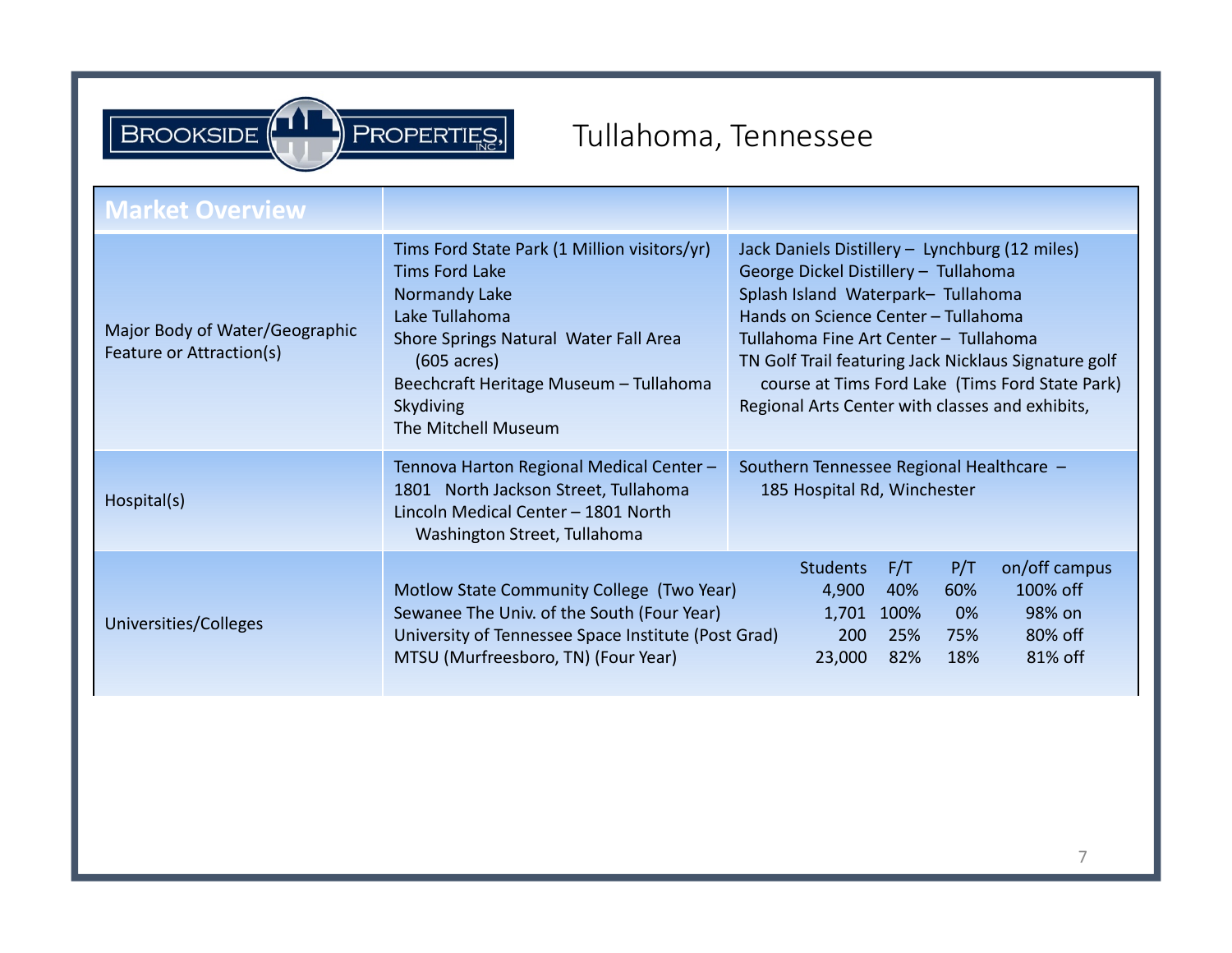# Tullahoma, Tennessee

| <b>Market Overview</b>                         |                                                                                                                                                                                                                                                                                                                                                             |                                                                                                                                                                                                                                                                                                                                                                           |  |  |
|------------------------------------------------|-------------------------------------------------------------------------------------------------------------------------------------------------------------------------------------------------------------------------------------------------------------------------------------------------------------------------------------------------------------|---------------------------------------------------------------------------------------------------------------------------------------------------------------------------------------------------------------------------------------------------------------------------------------------------------------------------------------------------------------------------|--|--|
| Country Club(s)                                | Lakewood Golf & Country Club - 1900<br>County Club Drive, Tullahoma                                                                                                                                                                                                                                                                                         |                                                                                                                                                                                                                                                                                                                                                                           |  |  |
| Arts & Entertainment                           | Tullahoma Fine Art Center - 401 South<br>Jackson Street, Tullahoma<br>Community Playhouse - 404 South<br>Jackson Street, Tullahoma<br>Two Parks and Recreation Community<br><b>Centers</b><br>Two football fields<br>Eight soccer fields                                                                                                                    | Eleven baseball and softball fields<br>Twelve parks within Tullahoma with 165 acres of<br>park land<br>Festivals include nearby Bonnaroo with 100,000<br>visitors over 4 days, TN Walking Horse Celebration<br>with 250,000 visitors, and the Jack Daniels World<br>Invitational Barbeque Festival with 25,000 visitors<br>over 2 days (27 <sup>th</sup> annual in 2015). |  |  |
| Airport(s)                                     | Tullahoma Regional Airport - 807<br>William Northern Boulevard, Tullahoma<br>(Image to the right depicts 12,000<br>attending the 4 <sup>th</sup> of July Air Show. This<br>airport is the 5 <sup>th</sup> busiest General Aviation<br>airport in the state of TN for daily<br>operations and based aircraft)<br>Nashville International Airport - Nashville |                                                                                                                                                                                                                                                                                                                                                                           |  |  |
| Interstate Highways/<br>U.S. Numbered Highways | 24<br>$I-24$<br>$\frac{53}{5}$ SR 53<br>$\frac{55}{5}$ SR 55<br>$41A$ , $16$ , US 41A / SR 16<br>$50$ SR 50<br>231 US Route 231                                                                                                                                                                                                                             | $64$ US Route 64                                                                                                                                                                                                                                                                                                                                                          |  |  |

**BROOKSIDE** 

PROPERTIES,